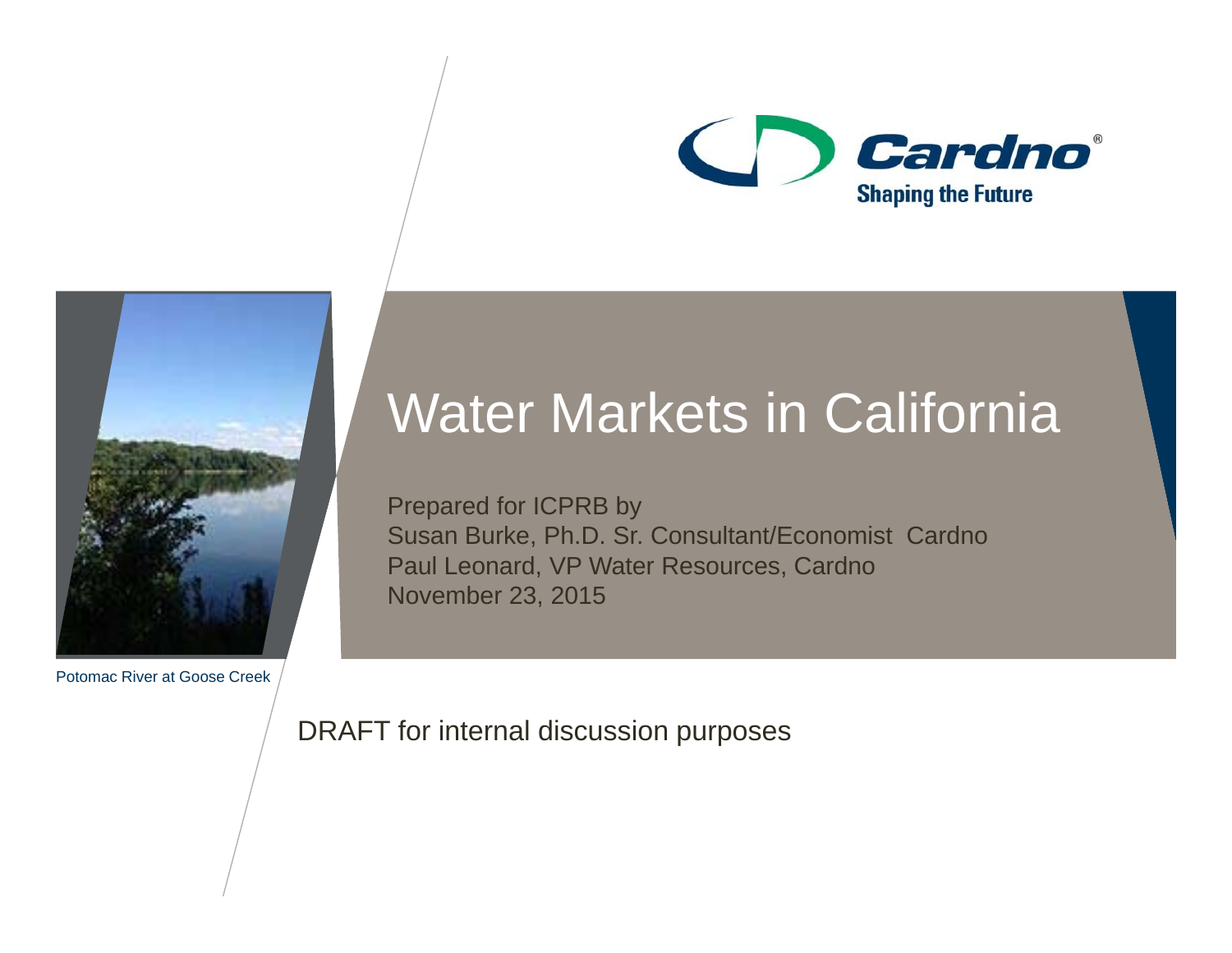

## Water Market Topics

- $\bullet$ What do California water markets look like?
- $\bullet$ How did they get started?
- $\bigcirc$ Who benefits?
- $\bullet$ How do you know if a market will work?
- $\bullet$ Case Studies
- $\bigcirc$ **Literature**

•

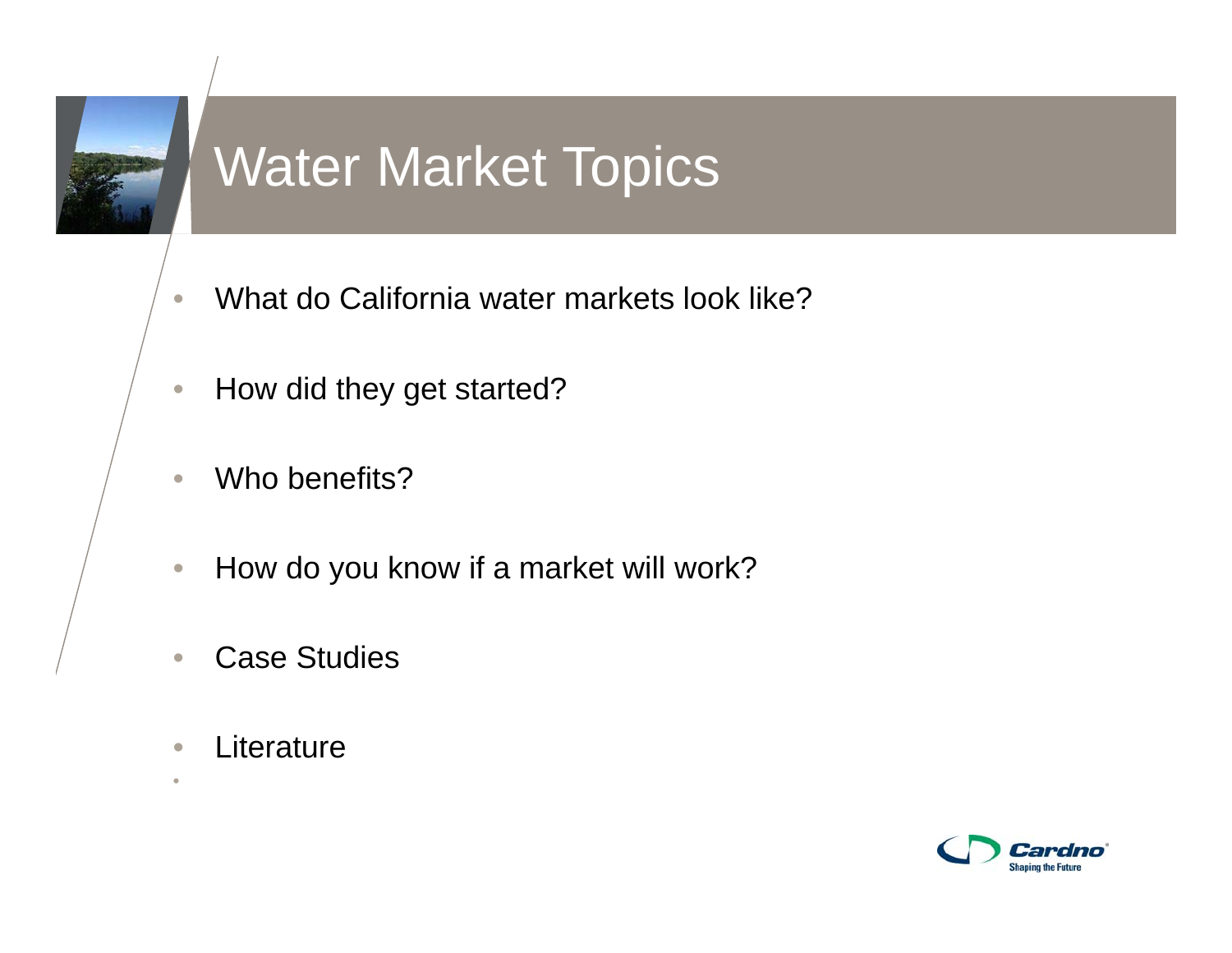

#### Water Market Topics – what do they look like?

#### What do California water markets look like?

- > What is for sale?
	- Quantity (water rights)
	- Space
	- Quality
- > How is it sold?
	- Is it a 'market' or a lot of 'trades' or a few 'deals'?
	- Government involvement/approval
		- Government as 'market maker'
		- Individually brokered deals, with govt 'approval'

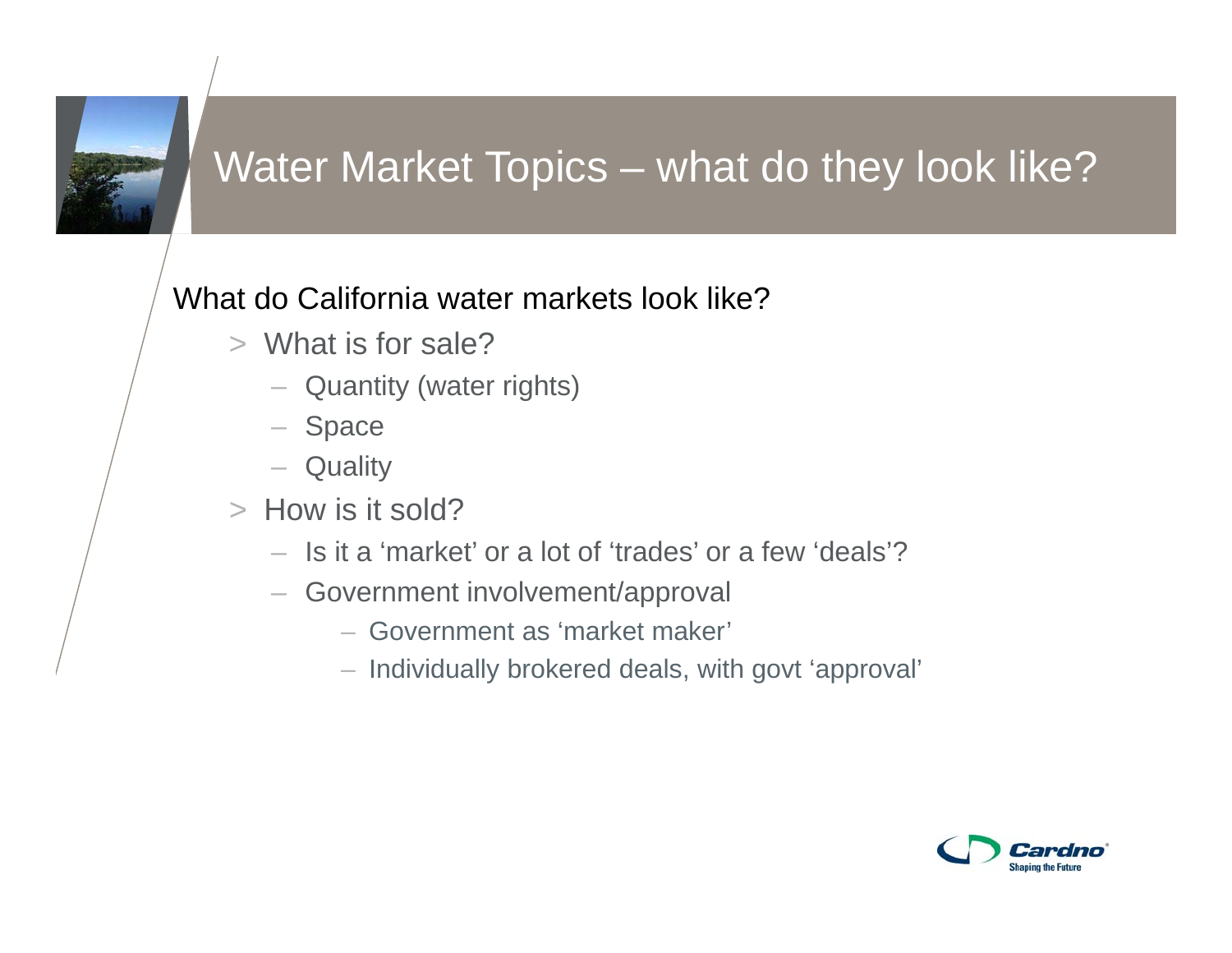

## DROUGHT !



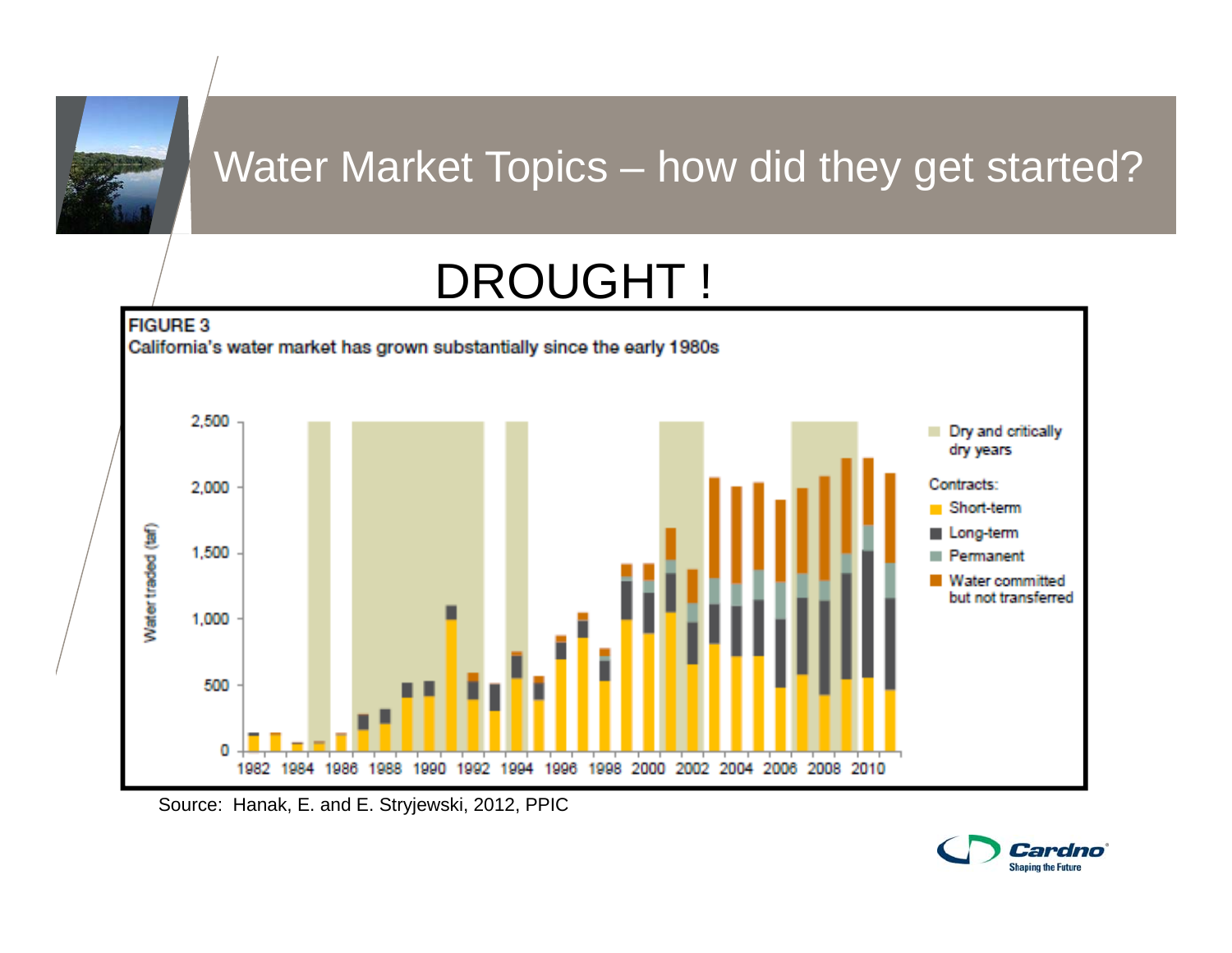

Source: Hanak, E. and E. Stryjewski, 2012, PPIC

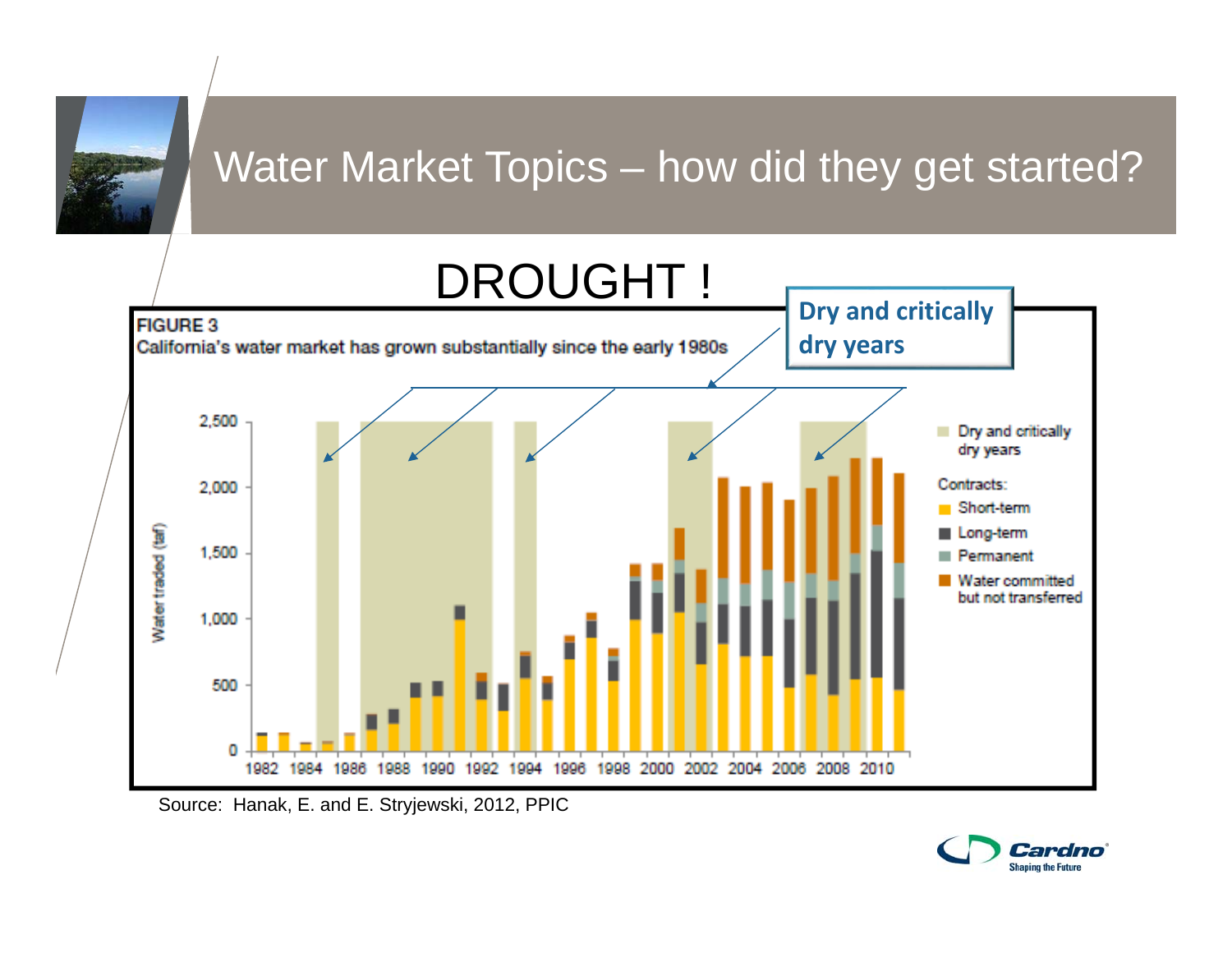

## Stage 1 - 'Forming'



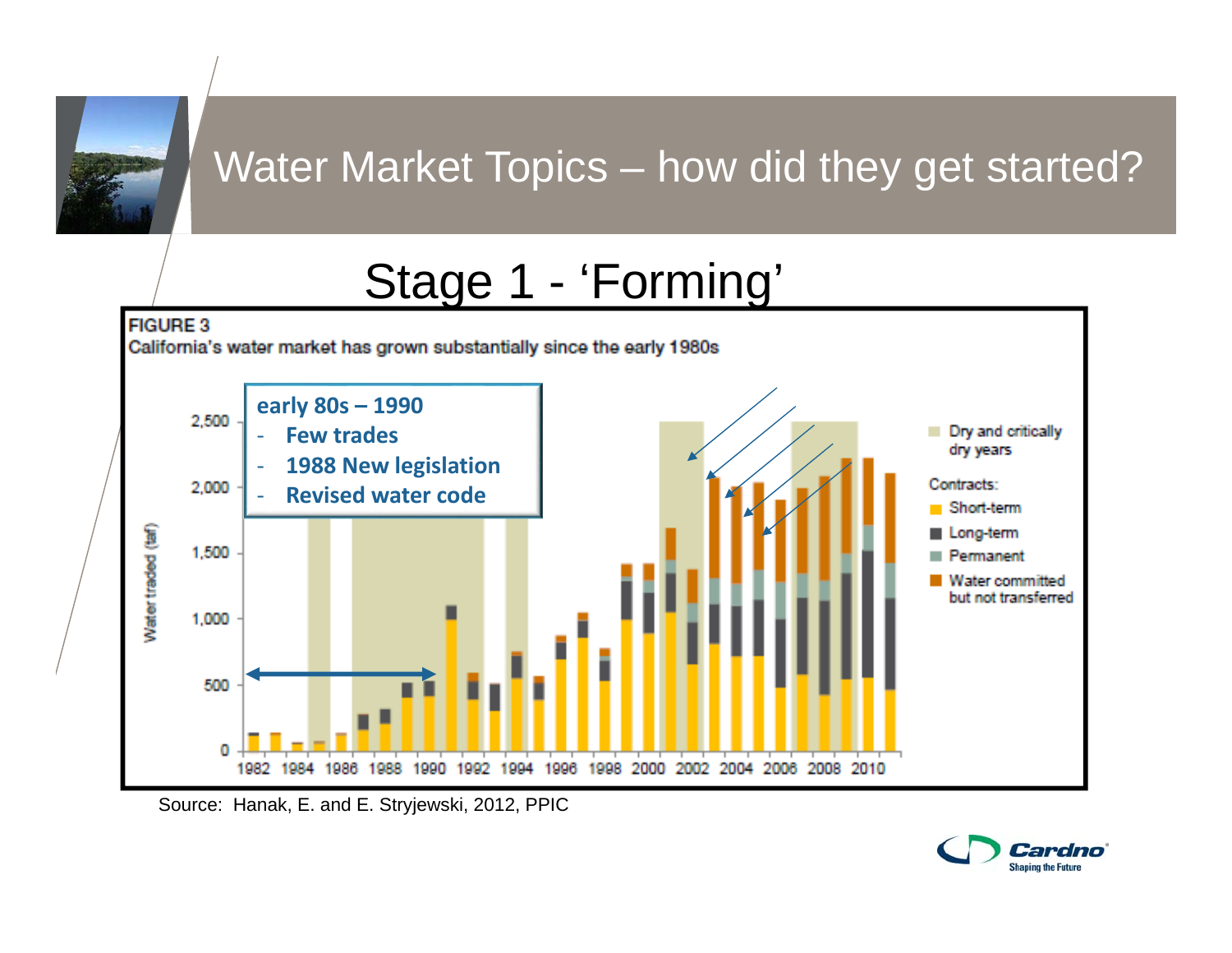

## Stage 2 – 'Storming'



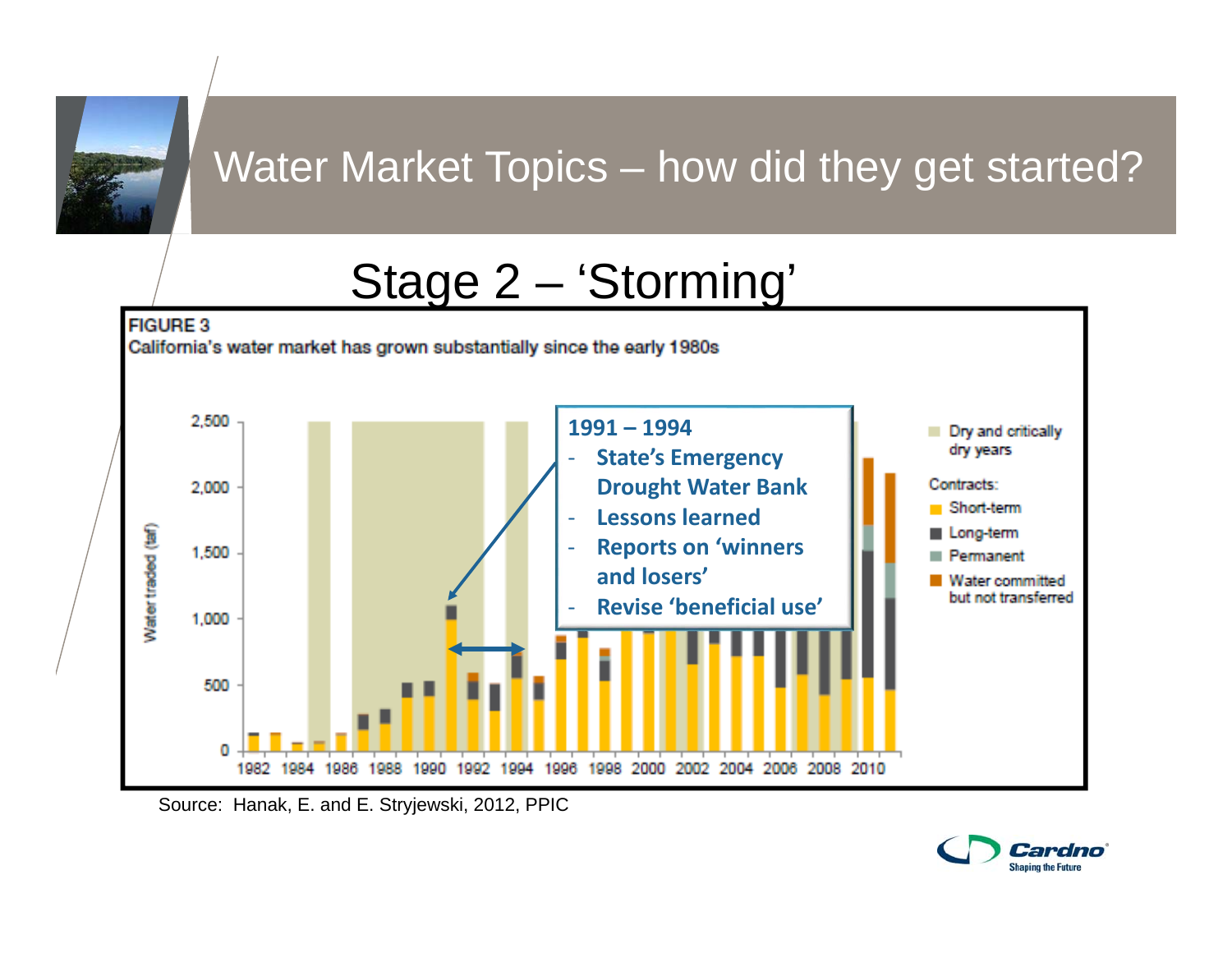

## Phase 3 - Norming



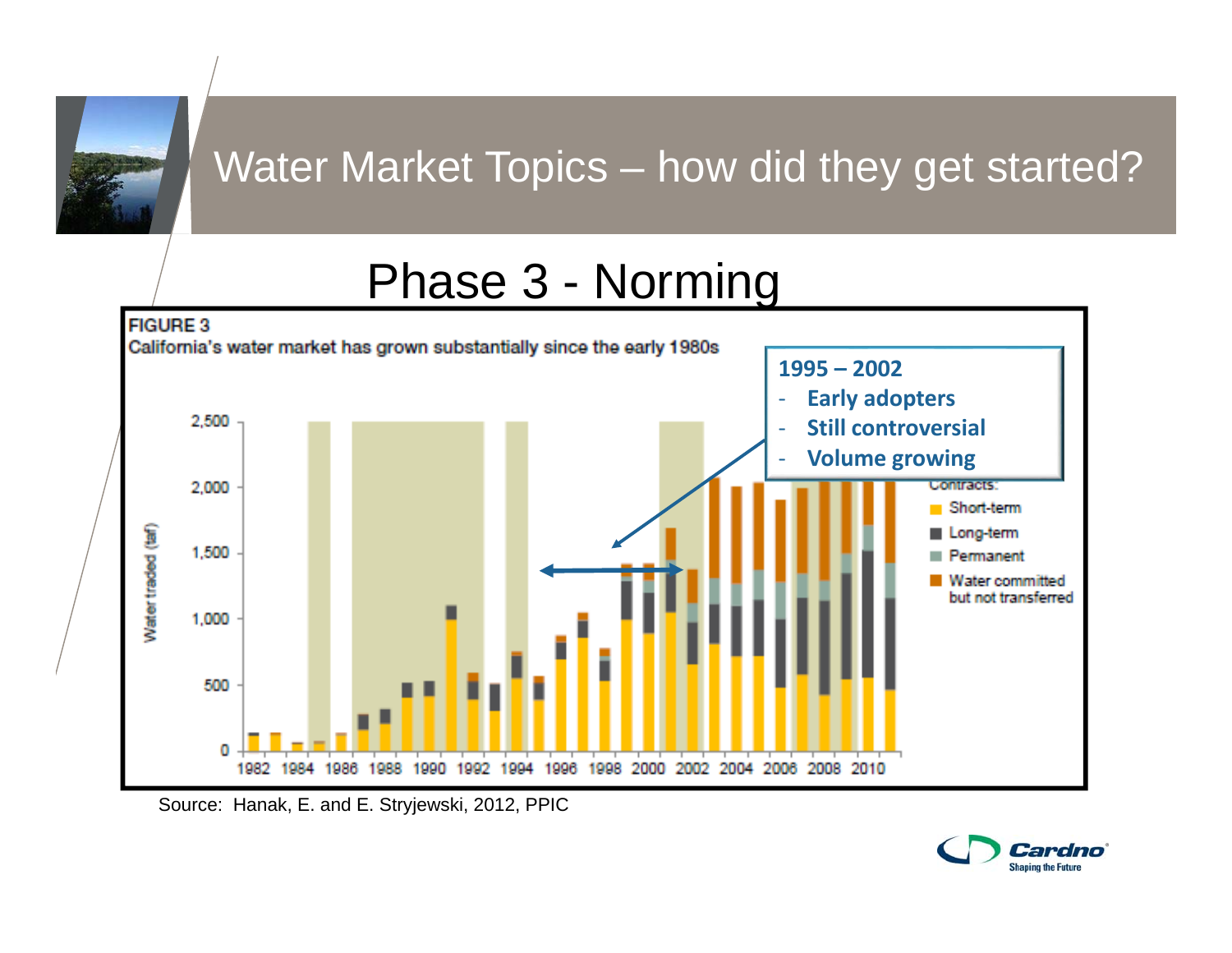

## Phase 4 - Performing



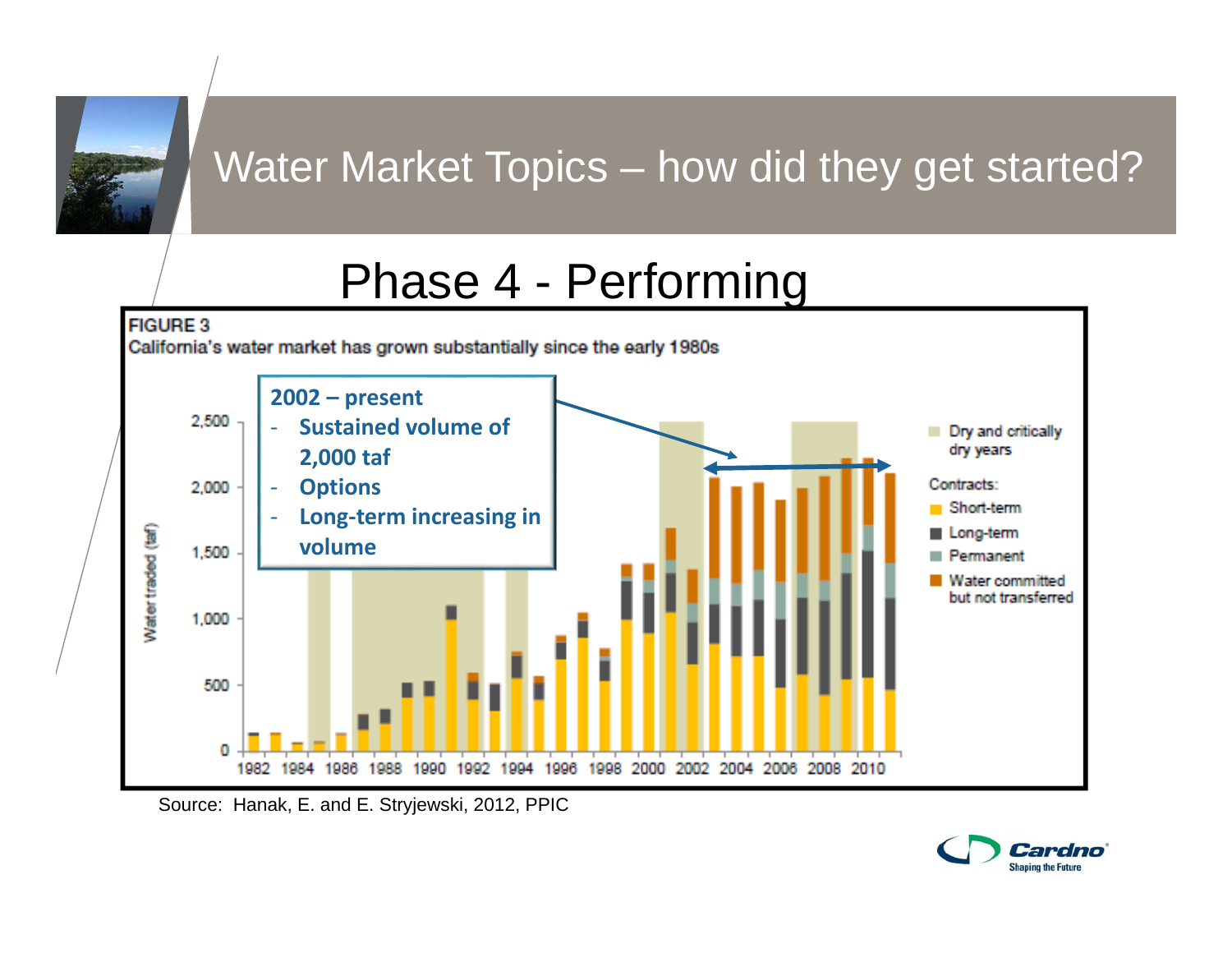#### Water Market Topics – Who benefits? **Urban Users**

Urban water agencies, for example Metropolitan Water District of So CA (website):

http://www.mwdh2o.com/AboutYourWater/Sources%20Of%20Supply/Local-Supplies/Exchanges-And-Water-Banking/Pages/Default.aspx

**Exchanges & Water Banking** 

Water transfers, water exchanges and groundwater banks (which store water in underground aquifers) are important water management tools that allow agencies to augment local supplies and utilize external distribution and storage systems. Metropolitan's water portfolio includes a number of water transfer and groundwater banking agreements with state, federal, public and private water districts and individuals.

Transfers and exchange programs were developed to improve the reliability of State Water Project and Colorado River Aqueduct supplies during dry years.

Current banking/transfer programs that provide supplies for delivery via the California Aqueduct include:

- · Semitropic Water Banking and Exchange Program, Wasco
- . Arvin-Edison Water Management Program, Arvin
- San Bernardino Valley Municipal Water District Program, San Bernardino  $\qquad \qquad \bullet$
- Kern Delta Water District Water Management Program, Taft  $\begin{array}{c} \bullet \\ \bullet \end{array}$
- Desert Water Agency/Coachella Valley Water District Advance Delivery Program, Coachella
- Market Transfer Options, DWR Dry-Year Purchase Program and Sacramento Valley Transfer Agreements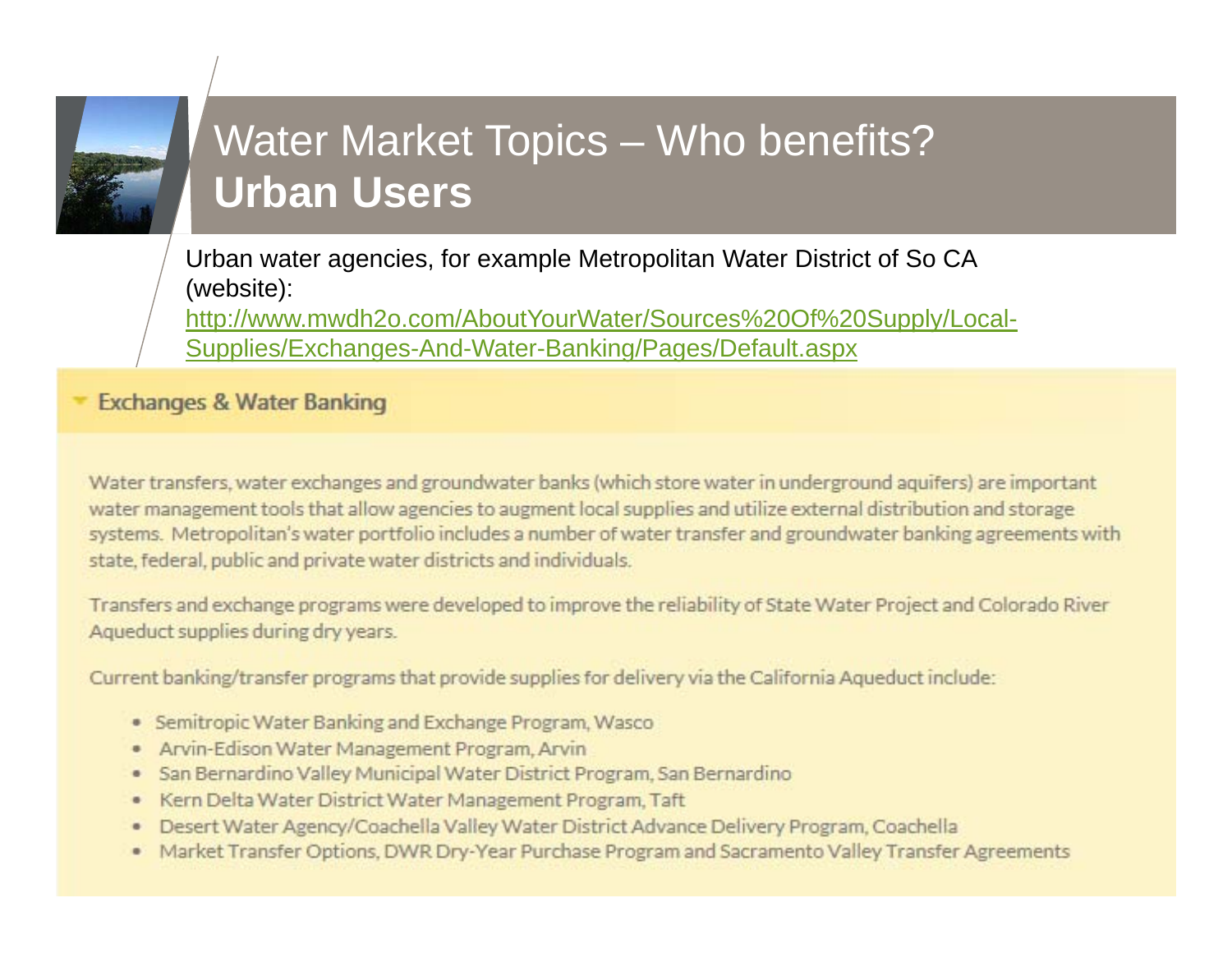

#### Water Market Topics<br>
Water Market Topics **Urban Users**

Urban water agencies, for example Metropolitan Water District of So CA Integrated Water Resources Plan **(http://www.mwdh2o.com/PDF\_About\_ Your\_Water/2.4.2\_Regional\_Urban\_Wat er\_Management\_Plan.pdf#search=ban king/transfer%20programs)**

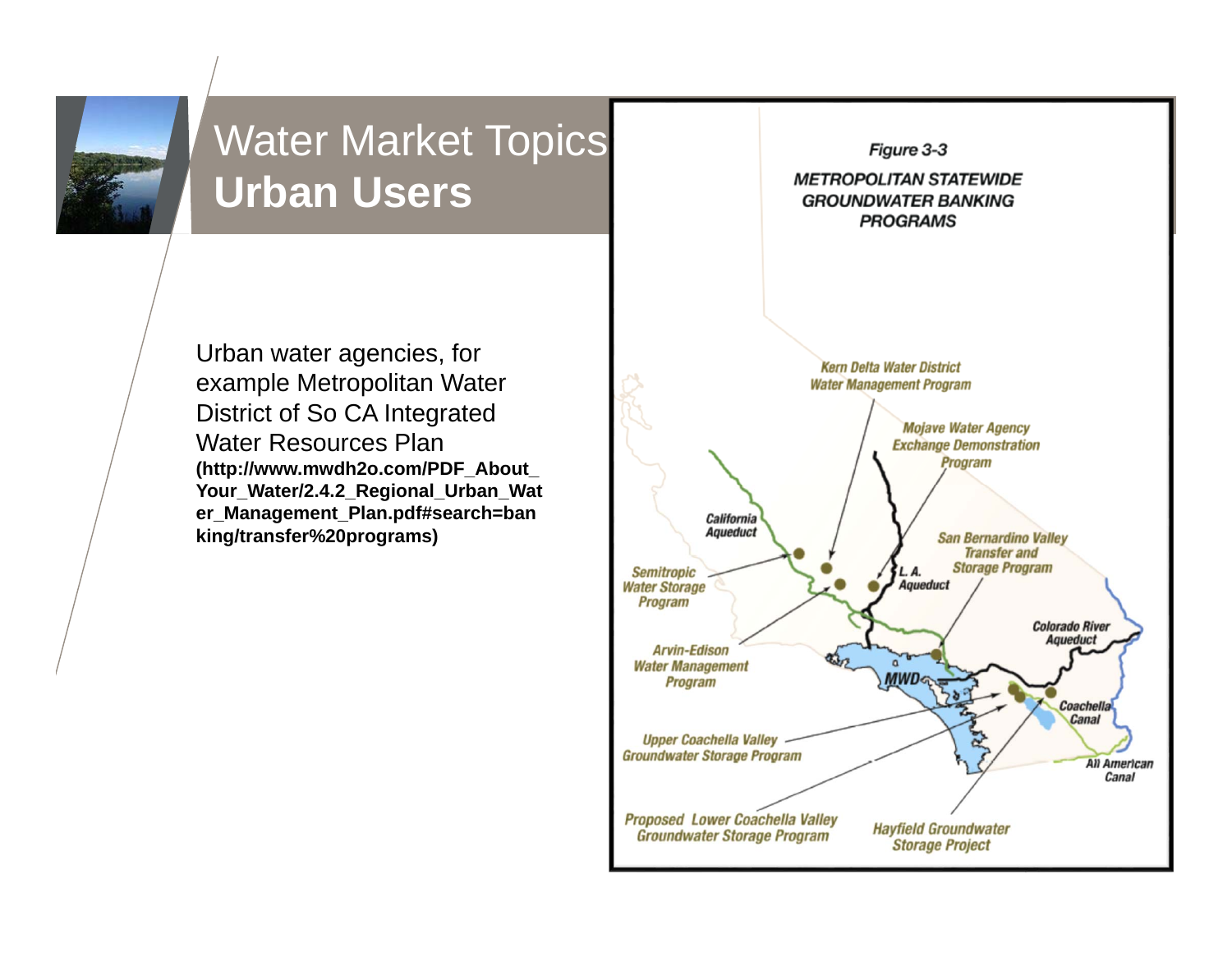

#### Water Market Topics – Who benefits? **Agriculture**

- $\bullet$  Buyers - High valued perennial crops, grapes, trees, etc. are able to stay in production
- Sellers Reinvestment in needed capital

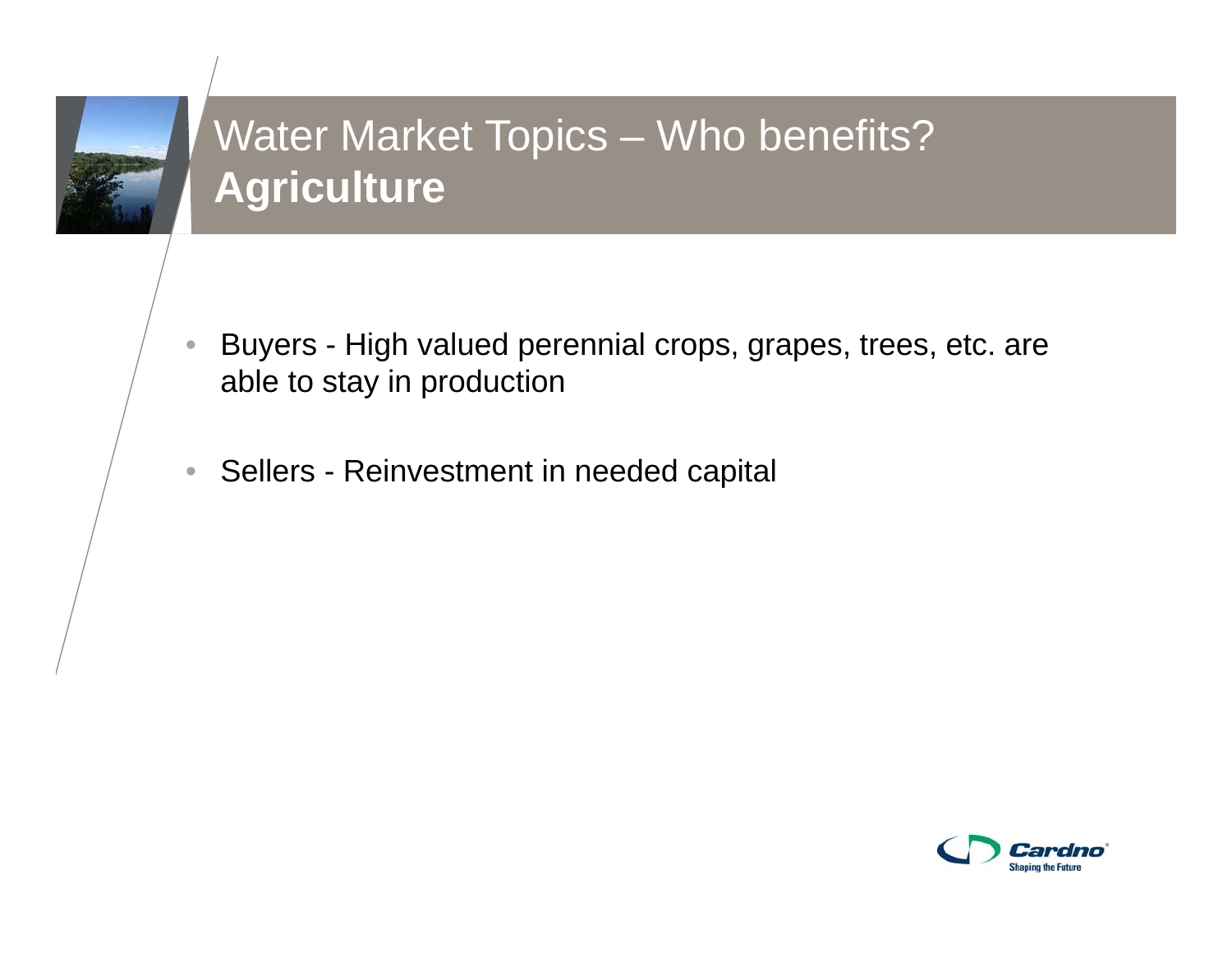

#### Water Market Topics – Who benefits? **Environment**

Environmental concerns shifted the composition of purchases in the 1990s



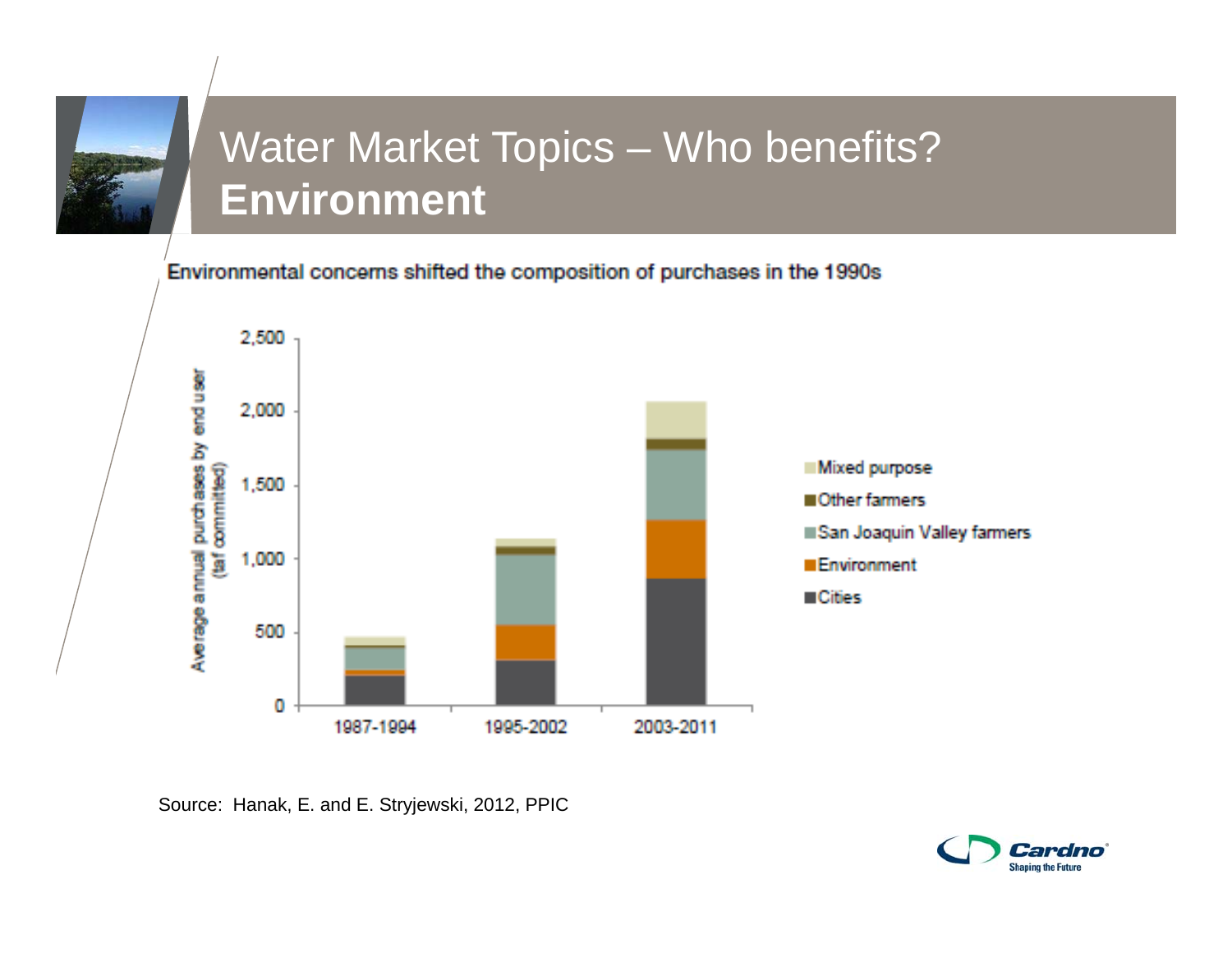

### Water Market Topics – How do you know if a market will work?

# Three things:

- 1. Assess demand
- 2. Assess supply
- 3. Determine market 'mechanism'

Is a feasibility study helpful?

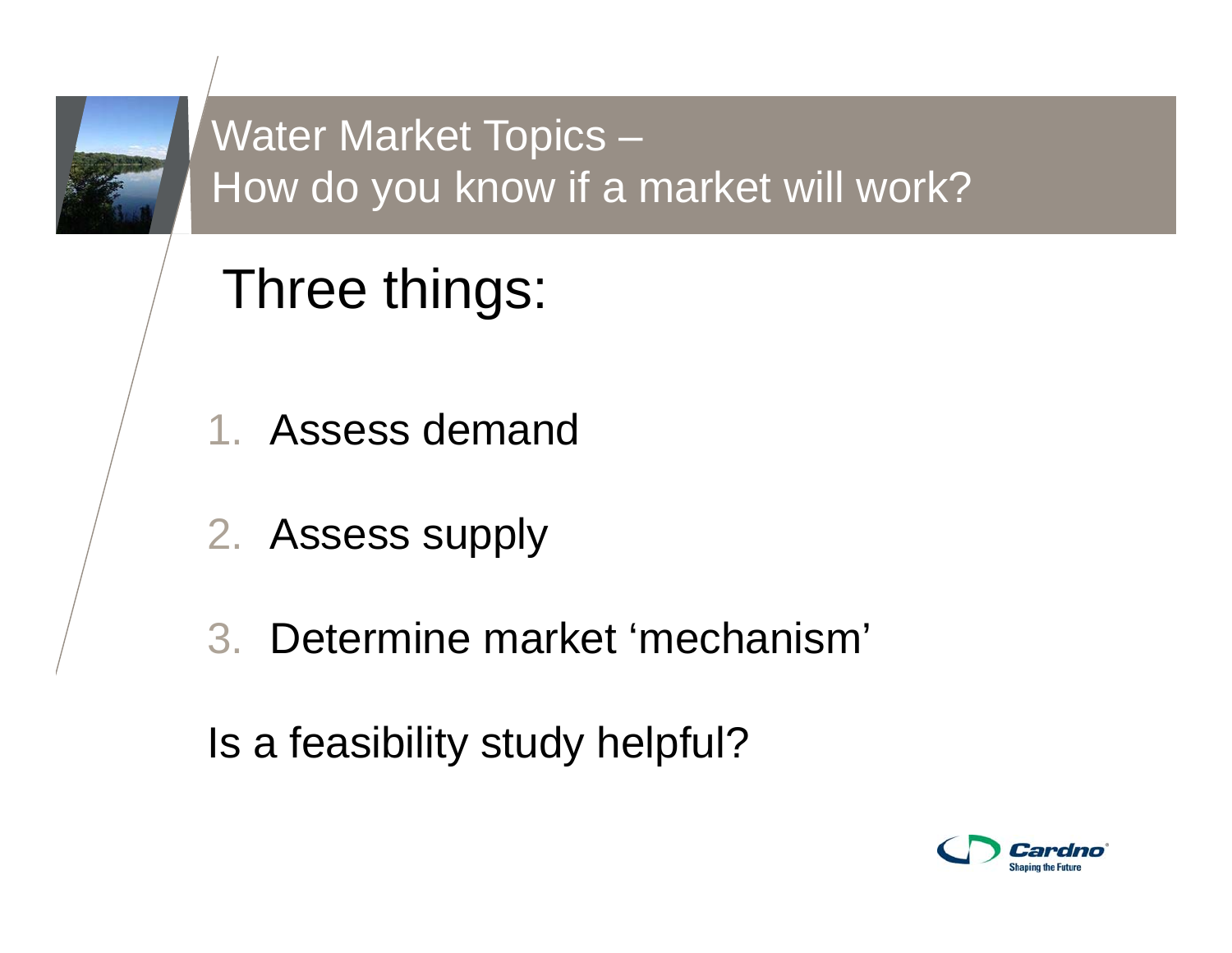

•

#### Water Market Topics – January Topics

Case Studies:

- $\bullet$ Lower Yuba River Accord
- •Kern Water Bank
- Other?